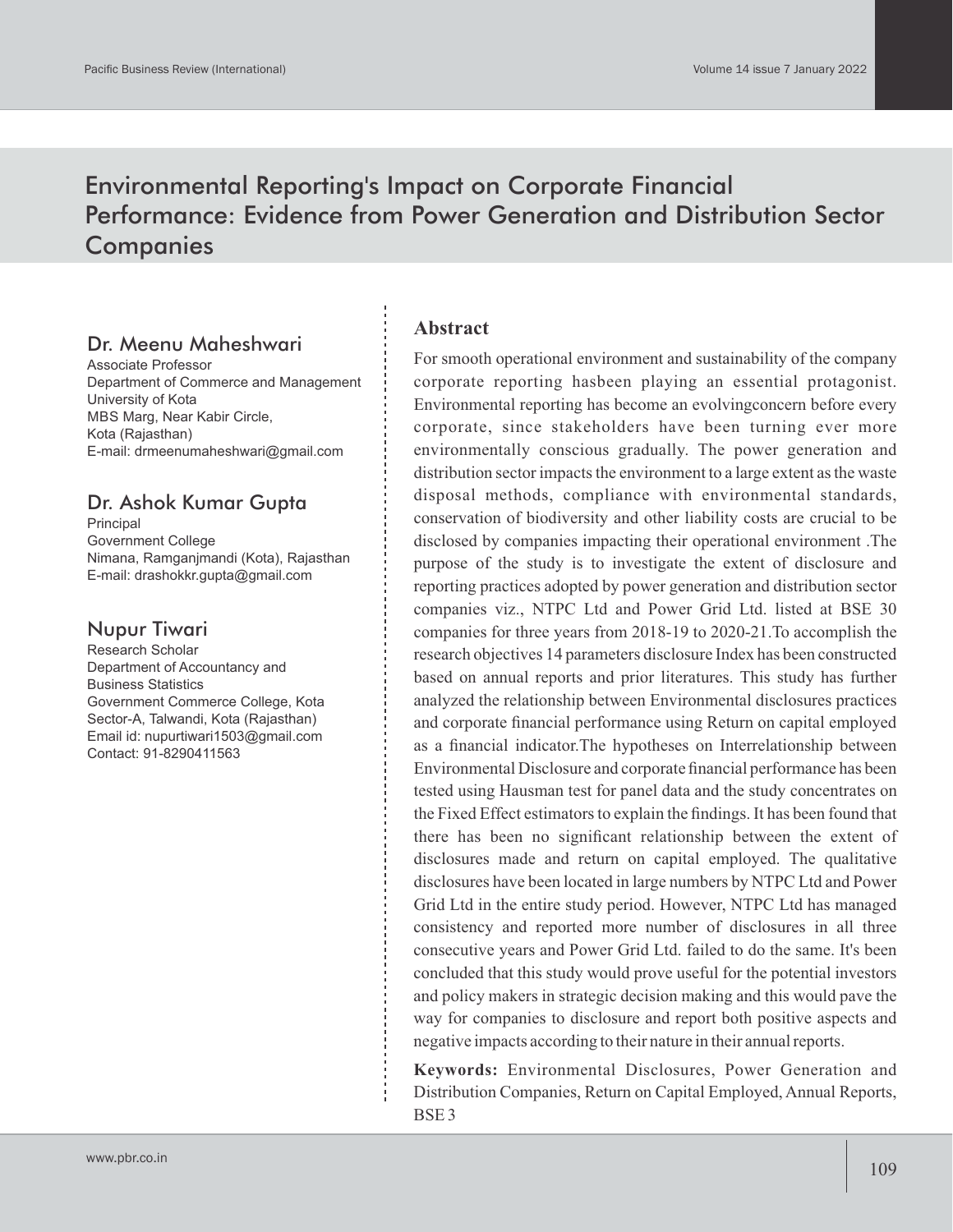### **Introduction**

The Environmental concerns have witnessed enormous growth over the time. Earlier concerns were restricted to population growth, depletion of natural resources however it later converted into major environmental disruptions, fear of climate change, harming bio-diversities etc. Corporate Environmental disclosures are generally related to those activities which have impacted the physical or natural environment. The companies have been impelled to make these kinds of voluntary disclosures beyond regulatory requirements as they perceive several benefits.It reduces the risk of legal actions, public smearing and increases brand recognition of the corporation. The voluntary nature of environmental disclosures has risen substantially. The Government of India highlighted its concern for environmental disclosures in 1991 (Pramanik et al., 2008). Later in 2011, National Voluntary Guidelines on Social, Environmental, and Economic Responsibilities of Business got published and these guidelines provide the principles and the format for responsibility disclosures by business and have been made compulsory to be reported by top 100 listed BSE and NSE companies on the basis of market capitalisation. In 2015, through some amendments in Companies Act, 2013, Companies having turnover of 1000 Crores or more or Net Profit of 5 crore or more or net worth of 500 crore or more in immediately preceding Financial year need to spend 2% of the average net profit of three immediately preceding financial years for prescribed parameters as per Section 135 of Companies Act, 2013.Despite of this regulatory requirement corporations have been observed making expenditures in health, education and charity more over environmental initiatives. It has also been observed that more environmental disclosures lay emphasis on positive environmental aspects and dismisses negative impacts which portrays gloomy picture of the environmental disclosures. In absence of mandatory regulations on environmental aspect, disclosures quality and quantity varies which significantly disrupts the reputation of the entity. Environmental reporting needs to become a part of mainstream reporting to mitigate the risk of investors' interest (Malik and Mittal, 2015). Environmental Reporting has gained significance due to the improved concerns for the environment with

rising global warming and pollution. The benefits of adhering to environmental issues can be multifold. It can help in increased trust among investors, brand loyalty by customers and also impacts the financial performance through decreased costs, lower wastage, efficient usage of resources etc. This study focuses on establishing relationship between environmental reporting disclosuresand the financial performance to see the impact of one on the other.

### **Review of Literature**

The companies issue their corporate environmental reports publicly that too voluntarily highlighting the environmental initiatives and activities undertaken by them (Brophyand Starkey, 1996). The two terms are swapped with each other i.e., environmental reporting and environmental disclosure but reporting seems to have broader meaning and have gained importance over the years (Johnson, 1993). The volume of environmental reporting by UK and US based companies has increased in their annualreports as legislation has improved over the years (Holland and Foo, 2003).In UK, it has been observed that companies which are more profitable discloses additional environmental disclosures in comparison to other firms making less profits (Campbell 2004).The study on UK based 450 companies found to have high quality of environmental disclosure and it's been perceived that large profitable firms have indulged in voluntary disclosures (Brammer and Pavelin 2006). Individuals perception has been considered such as of shareholders, employees etc. and maximum of stakeholders opined the usefulness of environment reporting in strategic decision making (Prasad 2006). Then in other survey of 101 large manufacturing companies varies chartered accountants perception has been procured and survey has been done to determine expectations related to environmental reporting and they favored in making environmental disclosures reporting mandatory for Indian companies operating their business and impacting the environment directly or indirectly Pahuja (2007). Regulations propounded by SEBI have augmented the disclosures quality and quantity in annual reports or sustainability reports of Indian listed companies (Kumar and Prakash,2019).Sustainability reporting practices of top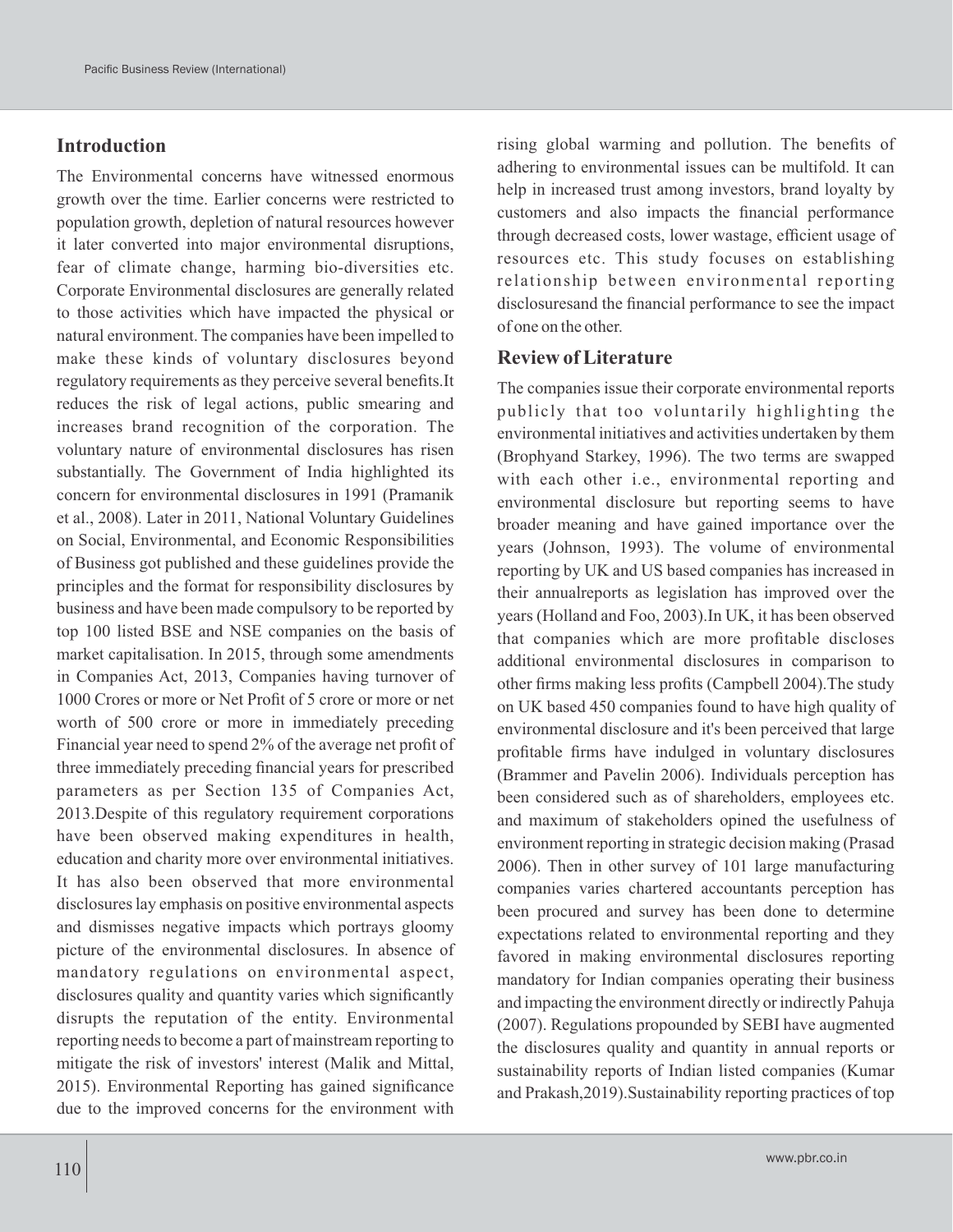10 banks in india have also been explored and less focus on environmental disclosures have been located (Kumar, Pandeand Afreen 2018).In a study of Indian petroleum and gas companies, barely any kind of environmental disclosures have been unearthed (Shukla and Vyas, 2013).Stakeholders are concerned by the climate footprint of the energy firms and the accuracy of the information they report. Therefore, firms disclose to stakeholders sustainability information gauging the impact of their operations on climate change (Hrasky 2012). In Indian companies, the extent of Green reporting practices have been reviewed and results revealed that reporting is yet at nascent stage (Malik & Mittal, 2015) Industries hardly provide any information regarding environmental issues even when they realize their duty towards the protection and maintenance of the environment.The significant relationship has been found between environmental disclosures and financial performance of 100 Malaysian companies (Noor et al., 2016).

# **Research Gap**

Plethora of empirical studies has highlighted the disclosure of environmental reporting and its impact on corporate financial performance though Indian power generation and distribution sector have not been explored. The importance reporting has increased in tremendously over the years. Fewer numbers of studies have been found on level and extent of disclosures adopted by companies in the concerned sector and this created the need to explore this sector and its environmental reporting practices and its impact on corporate financial performance as this would enrich the existing literature.

# **Research Methodology**

#### **Research Objectives**

- 1. To measure and examine the extent of environmental disclosures reported by the power generation and distribution sector companies.
- 2. To compare the disclosure level of sampled power generation and distribution sector companies in terms of reporting individually and amongst each other.
- 3. To investigate the relationship between Environmental reporting and corporate financial performance.

4. To propose suggestions for the further enhancements in environmental disclosures by the sampled sector companies.

### **Hypotheses**

#### **Intra-Company Comparison**

**H01-** There is no significant difference in the Environmental reporting practices of individual power generation and distribution sector companies since 2018- 19 to 2020-21.

**H11-** There is a significant difference in the Environmental reporting practices of individual power generation and distribution sector companies since 2018-19 to 2020-21

### **InterCompany Hypothesis**

**H02:** There is no significant difference in the reporting practices of sampled Power Generation and Distribution sector companies.

**H12:** There is a significant difference in the reporting practices of sampled Power Generation and Distribution sector companies.

### **Interrelation**

**H03**: There is no significant relationship between extent of environmental disclosure practices and corporate financial performance.

**H13:** There is a significant relationship between extent of environmental disclosure practices and corporate financial performance.

### **Sample**

On the basis of market capitalization, out of BSE 30 SENSEX Companies, Power Generation and Distribution Sector has been chosen which comprises of 2 companies namely National Thermal Power Corporation Ltd. and Power Grid Corporation of India Ltd. as on March 2016. This sample has been considered for the reason that production and distribution of energy causes several environmental impacts such as emitting climate warning greenhouse gases, spoiling water quality and harming biodiversity habitats. Henceforth, it becomes the responsibility of Power Generation and distribution sector companies to meet the surge of corporate environmental commitments for stakeholders and maintain transparency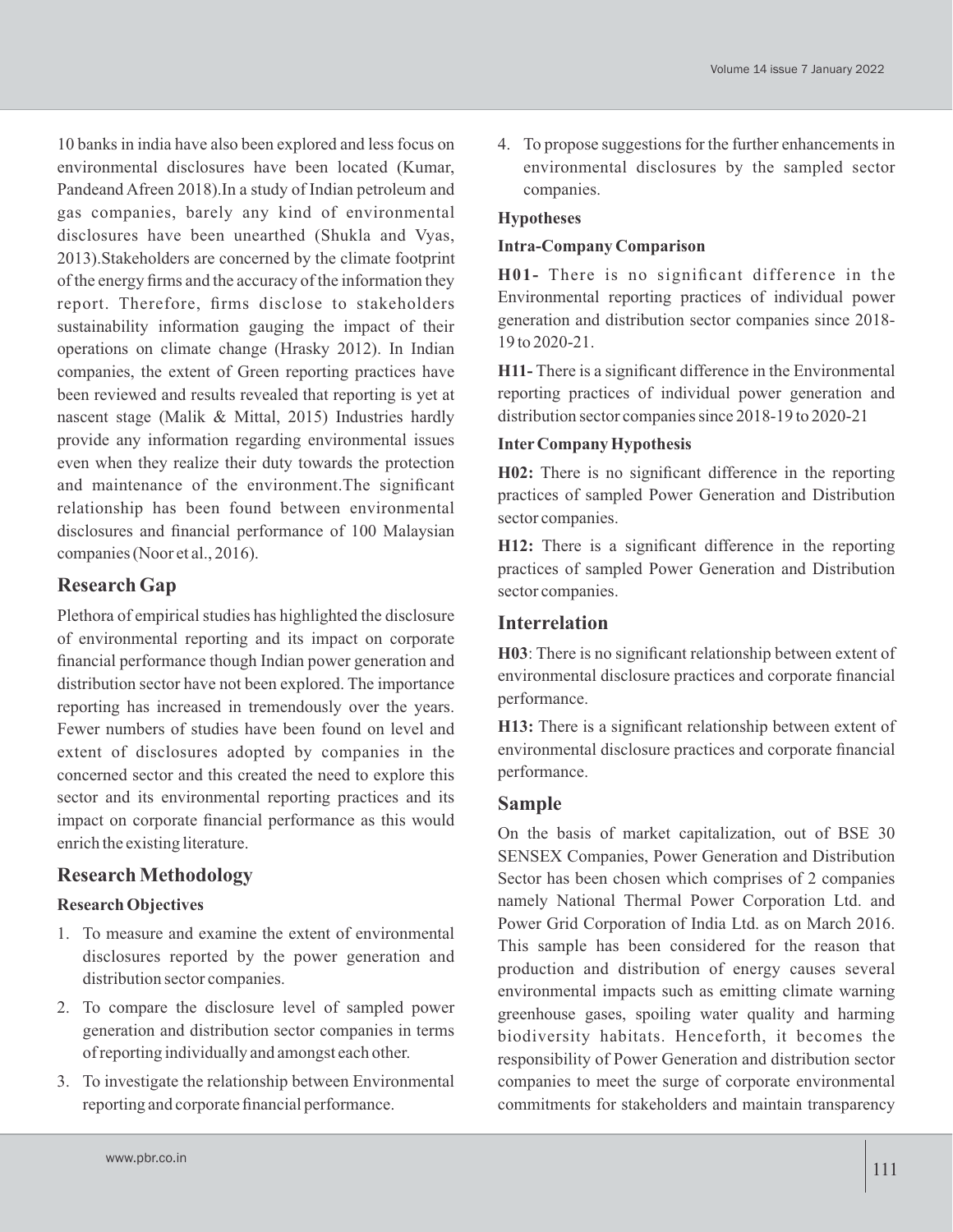for the progress of concerned companies by reporting such disclosures.

# **Firm performance based indicator chosen for the study**

The Return on capital employed in terms of percentage  $(\%)$ has been taken of three financial years i.e., from 2018-19 to 2020-21.The ROCE has been chosen as performance indicator as it is considered by companies one of the useful and reliable measure to gauge their performance.

# **Data Collection**

For the aforesaid purpose, secondary data have been resorted and annual reports from official websites of sampled companies, blogs, research articles have been considered for the same.

# **Tools and Techniques**

This study uses panel technique to determine the hypothesis. The regression model utilised in this investigation were adapted and adjusted from Jang et al. (2013) and Saleh et al. (2011) studies.

# **EDSit = βo + β1ROEit + uit**

Where,EDS is the outcome variable, ROE is measuring the causal effect on EDSit, u is the error term, i is notation for companies and t is the notation for time.

# **Limitations**

 The study is limited to three financial year's data i.e. 2018-19 to 2020-21.

- Environmental disclosures have been premeditated.
- Single financial indicator that Return on capital employed has been chosen.
- This study is limited to 2 Power Generation and distribution sector Indian companies included in BSE 30 SENSEX Companies.

# **Data Analysis and Interpretation**

Environmental Reporting is commonly available in qualitative form. It is a great initiative by the companies and sense of responsibility towards sustainability; even stakeholders are benefitted with the information related to environmental activities and initiatives adopted by the companies. Increasing awareness related to environmental activities various International organizations like the United Nations Global Compact, the Global Reporting Initiative etc. have interposed in bringing a standardized reporting mechanism and disclosure norms in order to improve comparability and efficiency of the reporting practices. GRI guidelines are adopted by many companies these days and there has been increased information availability and a better format for presentation of information after the implementation of the GRI guidelines. This study has framed Environmental Disclosure Index alignment with disclosures made in annual reports and as per previous researches carried out. This disclosure index has been constructed using 14 Indicators and all kinds of relevant disclosures have been taken into considerationrelevant for the sampled sector.

| Table 1: Environmental Disclosures made by NTPC and Power Grid for the Year 2018-19 |  |  |
|-------------------------------------------------------------------------------------|--|--|
|                                                                                     |  |  |

| Year    | <b>Disclosures</b>                                                                  | <b>NTPC</b>    | <b>Power Grid</b> |  |
|---------|-------------------------------------------------------------------------------------|----------------|-------------------|--|
| 2018-19 | Compliance with Environmental standards such ISO 14001 or                           | Yes            | Yes               |  |
|         | Technological advancement for improving efficiency<br>2.                            | Yes            | Yes               |  |
|         | Training education for environmental protection/ Environmental initiatives<br>3.    | Yes            | N <sub>0</sub>    |  |
|         | Conservation of natural resources/remediation, clean-up, restoration<br>4.          | Yes            | Yes               |  |
|         | Waste management and disposal information<br>5.                                     | Yes            | Yes               |  |
|         | Use of renewable energy/biofuel/solar/windmill<br>6.                                | Yes            | Yes               |  |
|         | Environment-friendly production processes                                           | Yes            | N <sub>0</sub>    |  |
|         | Web links of Policies related to Water/E-Waste/ Safety etc.<br>8.                   | Yes            | N <sub>0</sub>    |  |
|         | Project Related to Clean Development Mechanism<br>9.                                | Yes            | N <sub>0</sub>    |  |
|         | 10. Initiatives to support and leverage Government of India's Swacch Bharat Mission | Yes            | N <sub>o</sub>    |  |
|         | 11. Smart townships for residents                                                   | N <sub>0</sub> | N <sub>0</sub>    |  |
|         | 12. Development of ecoparks for conservation of ecosy<br>stem and protection of     | N <sub>0</sub> | N <sub>0</sub>    |  |
|         | environment                                                                         |                |                   |  |
|         | 13. MOU's with IITs for energy efficiency enhancement                               | No.            | N <sub>0</sub>    |  |
|         | 14. Awards for Environment Protection                                               | Yes            | Yes               |  |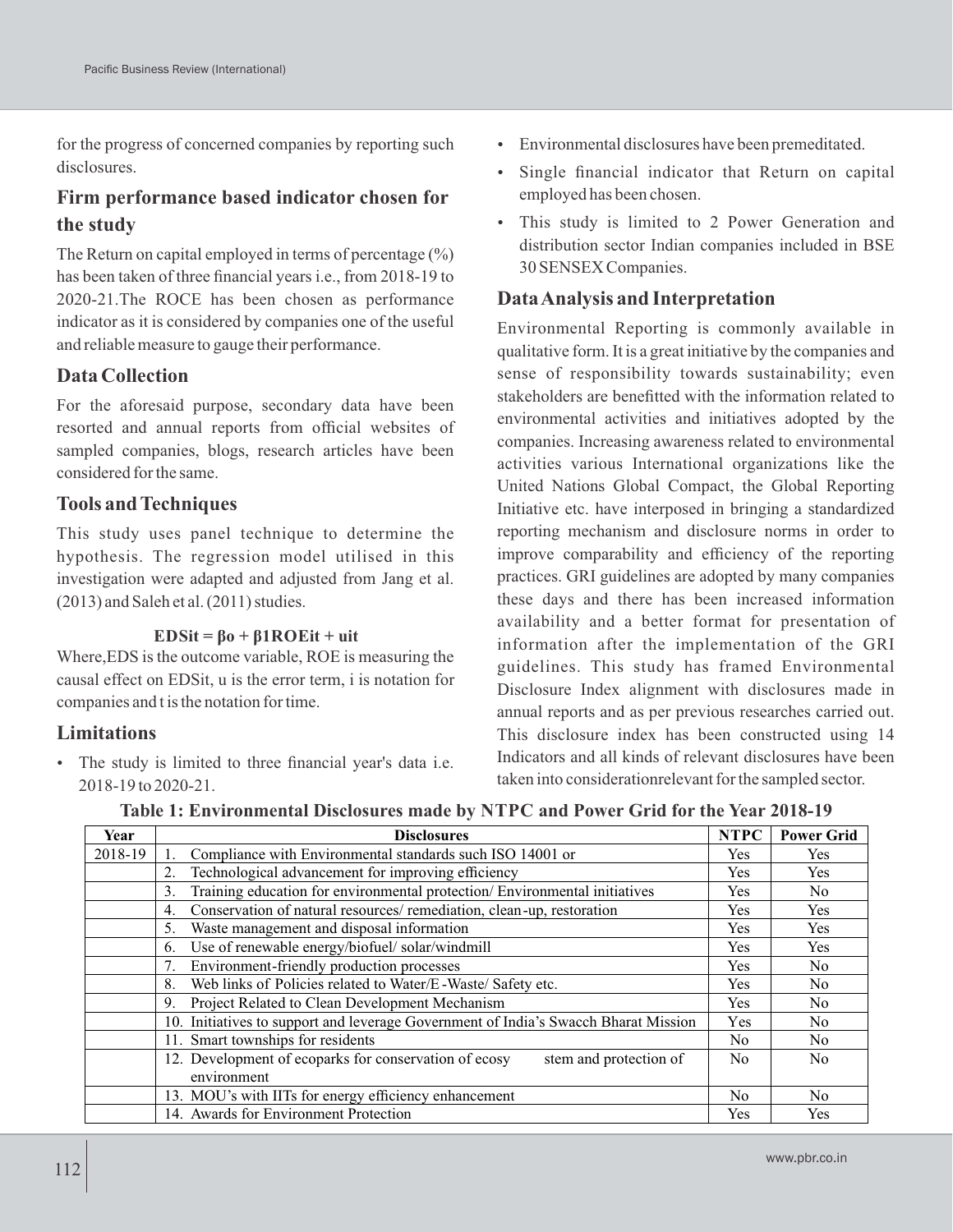### **Observation:**

From the above table 3 for the year 2018-19, it can be depicted that NTPC Ltd. managed to disclosure 11 indicators in its annual report whereas only 6 indicators have been presented by Power Grid Ltd. in its annual report. The indicators such as Smart townships for residents, Development of eco parks for conservation of ecosystem and protection of environment, MOU's with IITs for energy efficiency enhancement have not been noticed in annual

reports of NTPC Ltd and Power Grid Ltd. But, there have been other indicators also in case of Power Grid which it couldn't managed to disclosure and they are related to Training education for environmental protection/ Environmental initiatives, Environment-friendly production processes, Web links of Policies related to Water/E-Waste/ Safety etc., Project Related to Clean Development Mechanism, Initiatives to support and leverage Government of India's Swacch Bharat Mission.

| Year    | <b>Disclosures</b>                                                                  |                | <b>Power Grid</b> |
|---------|-------------------------------------------------------------------------------------|----------------|-------------------|
| 2019-20 | Compliance with Environmental standards such ISO 14001 or<br>1.                     | <b>Yes</b>     | <b>Yes</b>        |
|         | Technological advancement for improving efficiency<br>2.                            | <b>Yes</b>     | <b>Yes</b>        |
|         | Training education for environmental protection/ Environmental initiatives<br>3.    | <b>Yes</b>     | N <sub>0</sub>    |
|         | Conservation of natural resources/remediation, clean-up, restoration<br>4.          | <b>Yes</b>     | Yes               |
|         | Waste management and disposal information<br>5.                                     | <b>Yes</b>     | <b>Yes</b>        |
|         | Use of renewable energy/biofuel/solar/windmill<br>6.                                | <b>Yes</b>     | <b>Yes</b>        |
|         | Environment-friendly production processes<br>7.                                     | <b>Yes</b>     | N <sub>0</sub>    |
|         | Web links of Policies related to Water/E-Waste/ Safety etc.<br>8.                   | <b>Yes</b>     | N <sub>0</sub>    |
|         | Project Related to Clean Development Mechanism<br>9.                                | Yes            | N <sub>0</sub>    |
|         | 10. Initiatives to support and leverage Government of India's Swacch Bharat Mission | <b>Yes</b>     | N <sub>0</sub>    |
|         | 11. Smart townships for residents                                                   | <b>Yes</b>     | N <sub>0</sub>    |
|         | 12. Development of ecoparks for<br>conservation of ecosy stem and protection of     | Yes            | N <sub>0</sub>    |
|         | environment                                                                         |                |                   |
|         | 13. MOU's with IITs for energy efficiency enhancement                               | N <sub>0</sub> | Yes               |
|         | 14. Awards for Environment Protection                                               | N <sub>0</sub> | Yes               |

**Table 2:Environmental Disclosures made by NTPC and Power Grid for the Year 2019-20**

### **Observation:**

In the year 2019-20, it has been observed from the Table 2 that Power Grid Ltd. has been reported 7 indicators while NTPC Ltd have been able to disclose 12 such indicators. The NTPC ltd. missed the mark of any kind of MOU's with IITs for energy efficiency enhancement and have not grabbed any Awards for Environment Protection. On the other hand, Compliance with Environmental standards such ISO 14001, Conservation of natural resources/ remediation, clean-up, restoration, Use of renewable energy/biofuel/ solar/windmill, MOU's with IITs for energy efficiency enhancement, Awards for Environment Protection have been reported successfully by Power Grid Ltd. Though, Power Grid Ltd. have not been managed to get at par with NTPC Ltd. in the year 2019-20 also.

| Year    |    | <b>Disclosures</b>                                                         | <b>NTPC</b> | <b>Power Grid</b> |
|---------|----|----------------------------------------------------------------------------|-------------|-------------------|
| 2020-21 |    | Compliance with Environmental standards such ISO 14001 or                  | Yes         | Yes               |
|         |    | Technological advancement for improving efficiency                         | Yes         | N <sub>0</sub>    |
|         | 3. | Training education for environmental protection/ Environmental initiatives | Yes         | N <sub>0</sub>    |
|         | 4. | Conservation of natural resources/remediation, clean-up, restoration       | Yes         | Yes               |
|         |    | Waste management and disposal information                                  | Yes         | No                |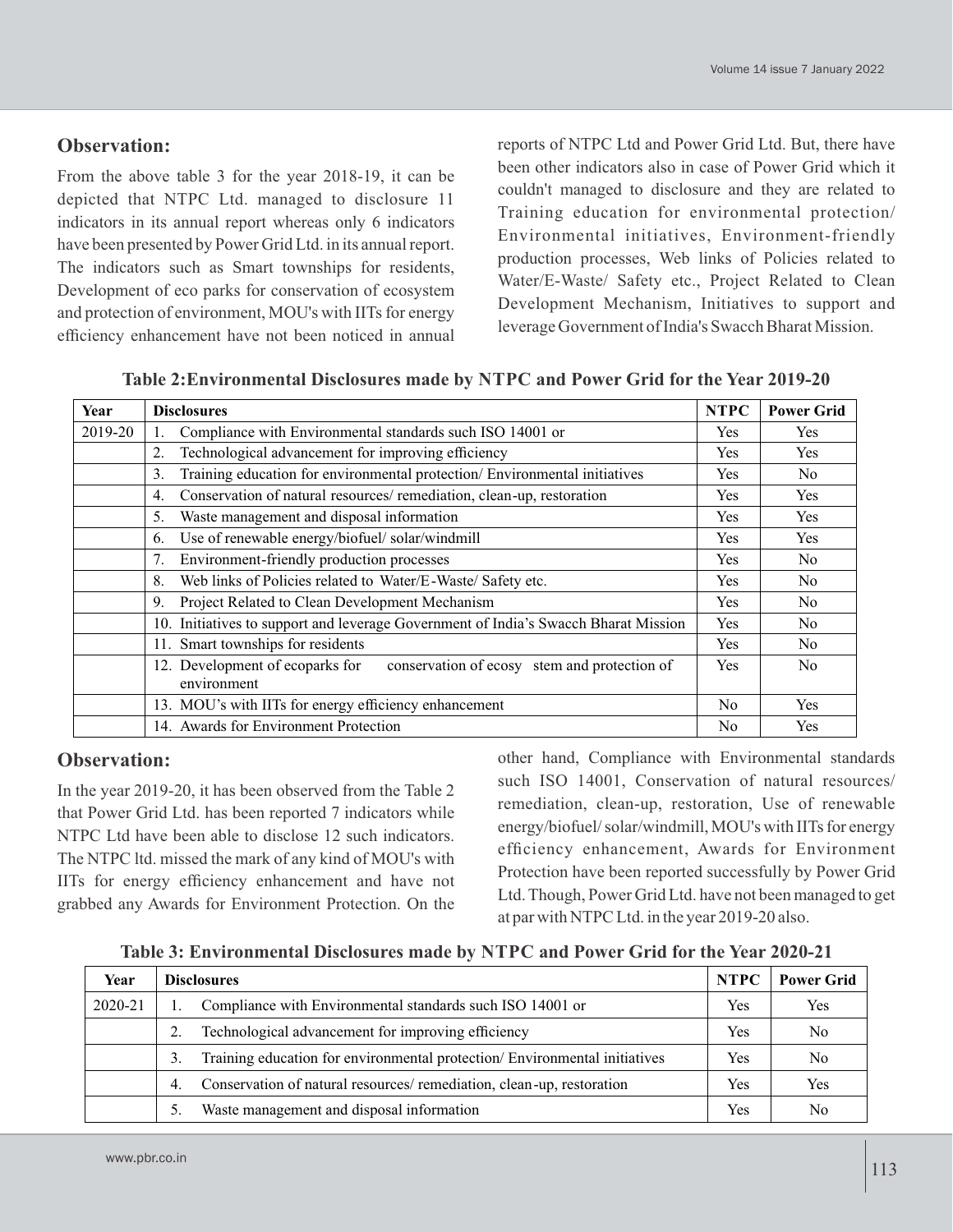| Year | <b>Disclosures</b>                                                                               | <b>NTPC</b>    | <b>Power Grid</b> |
|------|--------------------------------------------------------------------------------------------------|----------------|-------------------|
|      | Use of renewable energy/biofuel/solar/windmill<br>6.                                             | <b>Yes</b>     | <b>Yes</b>        |
|      | Environment-friendly production processes<br>7.                                                  | <b>Yes</b>     | Yes               |
|      | Web links of Policies related to Water/E - Waste/ Safety etc.<br>8.                              | <b>Yes</b>     | N <sub>0</sub>    |
|      | Project Related to Clean Development Mechanism<br>9.                                             | <b>Yes</b>     | N <sub>0</sub>    |
|      | 10. Initiatives to support and leverage Government<br>of India's Swacch Bharat<br>Mission        | <b>Yes</b>     | N <sub>0</sub>    |
|      | 11. Smart townships for residents                                                                | <b>Yes</b>     | N <sub>0</sub>    |
|      | 12. Development of eco -parks for conservation of ecosy<br>stem and protection of<br>environment | <b>Yes</b>     | N <sub>0</sub>    |
|      | 13. MOU's with IITs for energy efficiency enhancement                                            | N <sub>0</sub> | Yes               |
|      | 14. Awards for Environment Protection                                                            | <b>Yes</b>     | Yes               |

#### **Observation:**

As per the Table 1, more assortments in Disclosures have been located in case of NTPC Ltd. over Power Grid Ltd for the Year 2020-21. Amongst 14 indicators presented in index, NTPC ltd have reported 13 whereas merely 6 indicators have been disclosed by Power Grid Ltd. Common disclosures observed in both the companies include Compliance with Environmental standards such ISO 14001, Conservation of natural resources/ remediation, clean-up, restoration, Use of renewable energy/biofuel/ solar/windmill, Environment-friendly production processes, MOU's with IITs for energy efficiency enhancement and lastly Awards for Environment

Protection. However, indicators namely Technological advancement for improving efficiency, Training education for environmental protection, Waste management and disposal information, Web links of Policies related to Water/E-Waste/ Safety etc., Project Related to Clean Development Mechanism, Initiatives to support and leverage Government of India's Swacch Bharat Mission, Smart townships for residents, Development of eco-parks for conservation of ecosystem and protection of environment have not been reported by the Power Grid Ltd. in its annual report though all such environmental non – financial disclosures have been reported by NTPC ltd. in the respective year.

| Table 4: Extent of Environmental Disclosure from 2018-19 to 20-21 (in %) |  |  |  |  |  |  |
|--------------------------------------------------------------------------|--|--|--|--|--|--|
|--------------------------------------------------------------------------|--|--|--|--|--|--|

| S.No. | <b>Years</b> | <b>NTPC</b> | <b>Power Grid</b> |
|-------|--------------|-------------|-------------------|
| . .   | 2018-19      | 78.57 %     | 42.85 $\%$        |
| z.    | 2019-20      | $85.74\%$   | 50%               |
| J.    | 2020-21      | 92.85%      | 42.85%            |

### **Observation:**

It has been interpreted from Table 1, Table 2 and Table 3 that highest number of disclosures has been reported by NTPC Ltd. in the entire study period that 78.57%, 85.74% and 92.85% for the year 2018-19, 2019-20 and 2020-21 respectively. The disclosure trend has increased over the

years in NTPC Ltd. On the other hand, Power Grid ltd. managed to report only 42.85% in 2018-19, it then further increased to 50% in 2019-20 but reduced again in 2020-21 i.e., 42.85%. The NTPC Ltd. has been consistently disclosing more environmental disclosures in its annual report in the entire study period.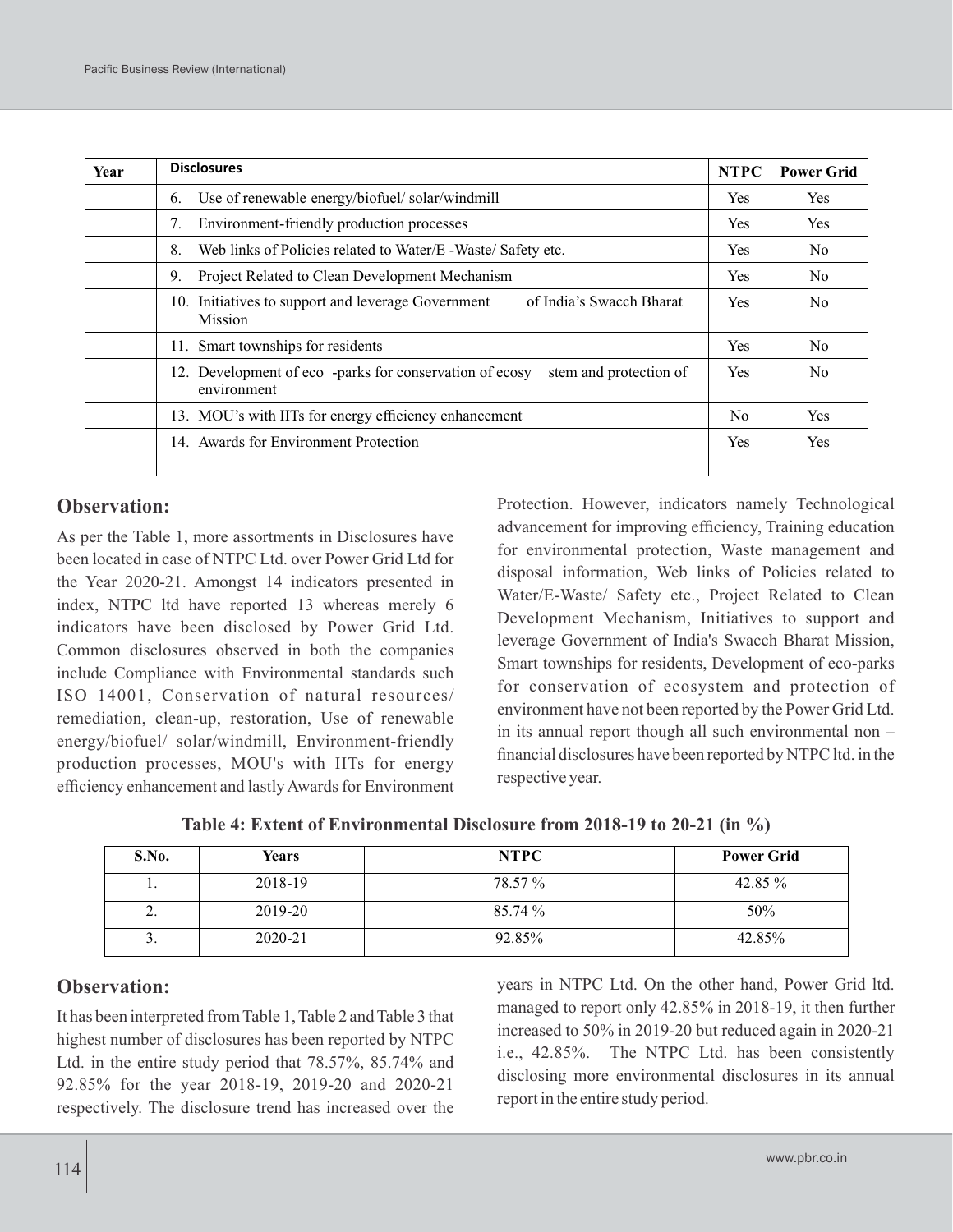| S.No.    | <b>Years</b> | <b>NTPC</b> | <b>Power Grid</b> |
|----------|--------------|-------------|-------------------|
| . .      | 2018-19      | $12.51\%$   | 6.64%             |
| <u>.</u> | 2019-20      | $10.48\%$   | 6.79%             |
| J.       | 2020-21      | $10.86\%$   | 6.93%             |

**Table 5: Return on Capital Employed (%) from 2018-19 to 20-21**

### **Observation:**

The above table represents the return on capital employed earned by NTPC Ltd. and Power Grid Ltd. from 2018-19 to 2020-21. The ROCE earned by NTPC Ltd. is 12.51 %, 10.48% and 10.86% for the year 2018-19, 2019-20 and 2020-21. The Power Grid Ltd. has 6.64%, 6.79% and 6.93% ROCE for the study period from 2018-19 to 2020- 21.

# **Analysis:**

The Hausman test is included in this analysis to determinebest amongst the two estimators using STATA software. The Hausman test reveals that the FE (Fixed effect) estimator is the most efficient when compared to the RE (Random effect) estimators. As a result, the study concentrates on the FE estimators to explain the findings. The basic rule is to assess the Hausman test probability value using the null hypothesis that the preferred model is random effects. If the sig. value is less than 0.05, the null hypothesis is rejected, and the model is fixed effects. Environmental disclosure scores are statistically insignificant in impacting the return on capital employed, as seen in the table. H03 has been approved.(Atan et al., 2018)(Refer Table 6).Coefficient of determination (r2) is 42% which signifies the variation in the model.

| Variable                                  | <b>Fixed effect</b> |
|-------------------------------------------|---------------------|
| <b>ROE</b>                                | 110.29              |
| <b>Environmental Disclosure Practices</b> | $-4.96$             |
| <b>Observations</b>                       | n                   |
| Number of companies                       |                     |
| $R^2$                                     | 0.42                |
| T-statistics(p-value)                     | $-1.50(0.23)$       |
| Hausman between FE and RE                 | 0.00                |

**Table 6: Environmental Disclosure Practices influencing Corporate Financial Performance**

*Note: Hausman sig. value states FE is efficient over RE, 0.05 sig. level respectively*

# **Findings and Suggestions**

The results empirically reveled that Environmental disclosure scores are statistically insignificant in impacting the return on capital employed. This shows that companies reporting more or less number of environmental disclosures have no impact on its return on capital employed. Though, level of disclosures has been quite satisfactory in case of NTPC Ltd. The entire study period of three years from 2018-19 to 2020-21 have 78.57%, 85.74% and 92.85% of environmental disclosures in its annual report respectively

as per the Index constructed. However, Power Grid Ltd. managed to report 42.85%, 50% and 42.85% environmental disclosures based on Index which provided handful of information. It has also been perceived that more kind of non –financial information disclosures are exposed. The increasing percentage of disclosures by NTPC Ltd. demonstrates raised concern for environmental disclosures and it's been responsibly acting towards societal duties. The environmental disclosures in an emerging economy like India have experienced watershed moment over the years.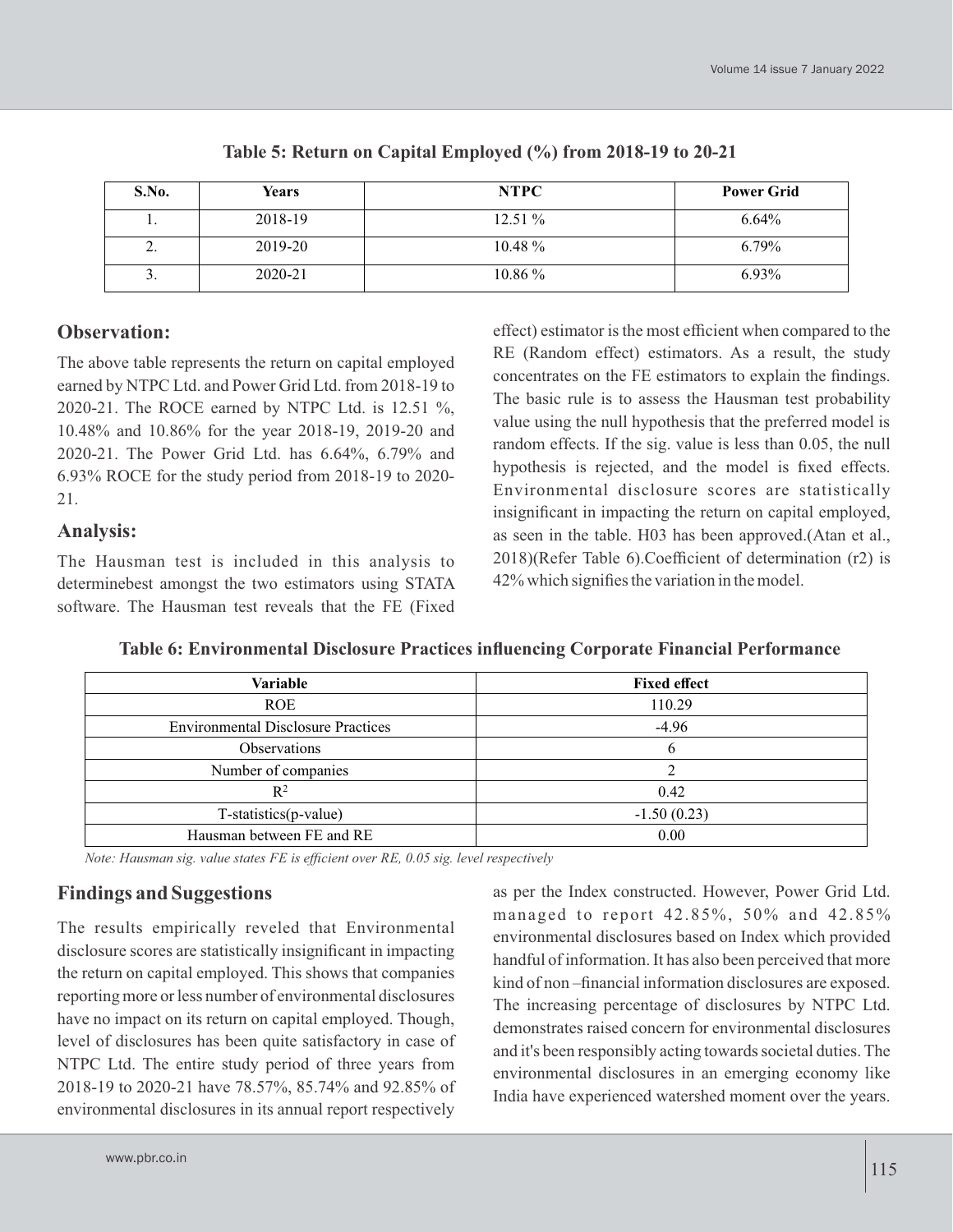Though Director's Report, Business Responsibility Report and Management Analysis and Discussion Reports have made sections for disclosure of environmental data but such disclosures differ in one company to another company. Moreover, worldwide nations such as China, Brazil and Switzerland etc. have made significant strides towards making separate environmental reports containing financial and non - financial data.

### **Conclusion**

This study has been steered to investigate whether there is any relationship between Environmental disclosures and financial performance of Indian listed power generation and distribution sector companies using return on capital employed as criteria. Another way of analyzing the results could be that three years of study may not yield that much significant results compared to longer periods of study done in earlier literatures. The emerging economies like India and that also in sectors impacting the climate for say, power generation and distribution, gas and mining sectors need to be explored more. This study would prove to be useful for the potential investors and policy makers in strategic decision making and this would pave the way for companies to disclosure and report both positive aspects and negative impacts on its operational environment. These disclosures required to be backed up by regulatory authorities and legal provisions.

### **References:**

- Atan, R., Alam, M. M., Said, J., &Zamri, M. (2019). The impacts of environmental, social, and governance factors on firm performance: Panel study of Malaysian companies. In *SocArXiv*. https://doi.org/10.31235/ osf.io/ntz52
- Brammer, S., &Pavelin, S. (2008). Factors influencing the quality of corporate environmental disclosure. *Business strategy and the environment*, *17*(2), 120-136.
- Brophy, M., & Starkey, R.(1996).Environmental reporting. *Corporate environmental management*, 177- 198.
- Campbell, D. (2004). Alongitudinal and cross-sectional analysis of environmental disclosure in UK

companies—a research note. *The British Accounting Review*, *36*(1), 107-117.

- Holland, L., & Foo, Y. B. (2003). Differences in environmental reporting practices in the UK and the US: the legal and regulatory context. *The British Accounting Review*, *35*(1), 1-18.
- Hrasky, S. (2012, September). Visual disclosure strategies adopted by more and less sustainabilitydriven companies. In *Accounting Forum* (Vol. 36, No. 3, pp. 154-165). No longer published by Elsevier.
- Ika, S. R., Nugroho, J. P., Achmad, N., &Widagdo, A. K. (2021, April). The impact of corporate governance on environmental reporting: Evidence from the Indonesian manufacturing industry. In *IOP Conference Series: Earth and Environmental Science* (Vol. 739, No. 1, p. 012030). IOPPublishing.
- Jang, J. I., Lee, K., & Choi, H. S.  $(2013)$ . The relation between corporate social responsibility and financial performance: evidence from Korean firms". *Pan-Pacific Journal of Business Research*, *4*(2), 3–17.
- Johnson, L. T. (1993). Research on environmental reporting. *Accounting Horizons*, *7*(3), 118.
- Kassim, C. K. H. C. K., Ahmad, S., Nasir, N. E. M., Nori, W. M. N. W. M., &Arifin, N. N. M. (2019). Environmental reporting by the Malaysian local governments. *Meditari Accountancy Research*.
- Kumar, R., Kumar, R., &Prakash, O. (2019). Chapter-5 The Impact of Chemical Fertilizers on Our Environment and Ecosystem. *Chief Editor,*, *35*, 69.
- Kumar, R., Pande, N., &Afreen, S. (2018). Developing a GRI-G4-based persuasive communication framework for sustainability reporting (SR): Examining top 10 Indian banks. *International Journal of Emerging Markets*.
- Malik, P., & Mittal, A. (2015). A study of green accounting practices in India. *Disclosure*, *4*(6), 45-67.
- Pahuja, S. (2007). Corporate environmental reporting expectation gap: evidence from India. *The IUP Journal of Accounting Research and Audit Practices*, *6*(2), 21- 42.
- Pramanik, A. K., Shil, N. C., & Das, B. (2008). Corporate environmental reporting: An emerging issue